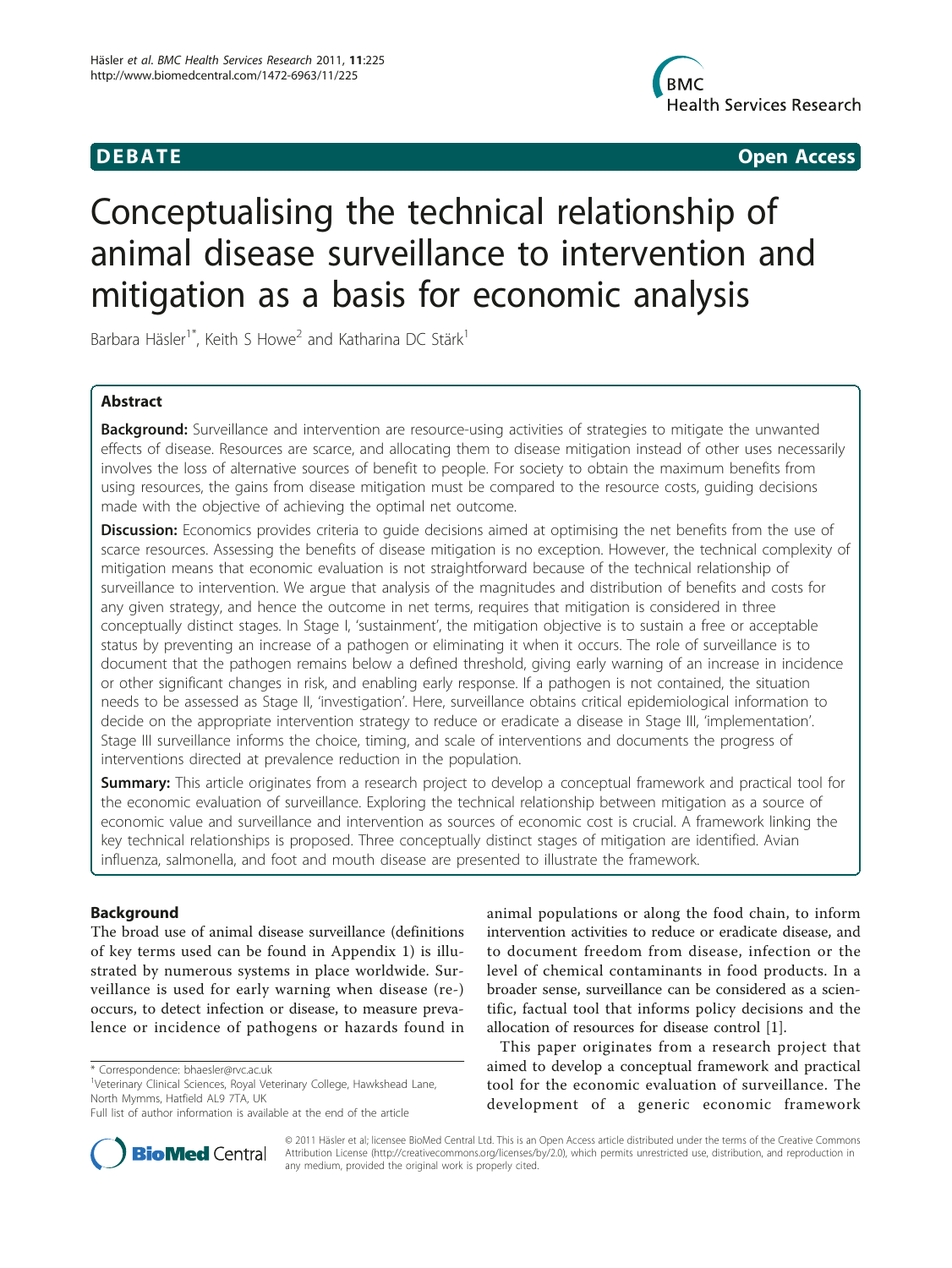independent of the pathogen, animal species, and surveillance approach or design, demands understanding of the technical relationship between the components of mitigation that impact on the economic value of surveillance. The aim was to explore the relationship between surveillance, intervention and mitigation systematically as a foundation for empirical research into the economic value of mitigation.

In economic terms, animal production systems exist to provide economic value, i.e. the sense of personal wellbeing or benefit gained by people as a result of consuming animal goods or services created by the transformation of resources. People not only derive substantial value from animal products such as eggs, meat, wool, or leather, but also from animals kept as pets, used for sports, work, or research. Disease reduces the quantity of outputs produced from the resources committed to animal production and thus the benefits people obtain from them. As a result, additional resources are needed to mitigate such negative effects. Mitigation, sometimes regarded as synonymous with control, is defined as the process of making the effects of disease less severe by avoiding, containing, reducing or removing it. Both surveillance and intervention are resource-using activities that are part of a mitigation strategy. Effective surveillance helps to offset negative effects of disease on animal and food production by promoting successful interventions. In assessing the rationality of any resource-using decision, the key criterion is whether the value of outputs consequently recovered is at least sufficient to cover the additional resource costs. Thus the cost of resources committed to mitigation should at least be compensated by the value of the resulting recovered outputs and, ideally, the net benefits (total output value recovered minus total mitigation costs) should be maximised, thus optimising economic efficiency.

The scale and combinations in which surveillance and intervention resources are used determine the total costs and benefits of mitigation, and thus the net effect on people's economic well-being. Technical efficiency refers to the physical relation between resources used and the related outcome and is a prerequisite for economic efficiency [[2\]](#page-9-0). Therefore, the precursor to economic appraisal is acquired understanding of the technical relationships between surveillance, intervention and mitigation.

There is a wide range of definitions, concepts and characteristics of surveillance available. Moreover, several classification systems for surveillance are in place that focus on surveillance approach, design, management, networking and epidemiological criteria [\[3-5\]](#page-9-0). Even though such systems are useful in understanding the approach, structure and design of surveillance systems, they do not systematically address the technical relationship between key elements of mitigation essential to the economic analysis of mitigation. To the authors' knowledge, no economic study has explicitly considered the basic technical relationship between surveillance, intervention and mitigation; aggregate conceptual units which are the fundamental elements for consideration when making recommendations for disease mitigation policies which are economically efficient.

Surveillance provides information to guide decisions about the nature and scope of interventions aimed at prevalence or incidence reduction. In general, any information system is designed for problem solving in a social system. The data collection and analysis that contribute to the provision of information to policy makers should always be built on a solid conceptual base [[6](#page-9-0)]. Factors including the frequency and methods of data collection, and the related levels of personnel and institutional infrastructure needed, depend on the quality and scope of information required by policy makers to support their decision-making.

Because the economic assessment of animal disease surveillance must explicitly acknowledge the relationship between disease mitigation, a process that enhances economic benefits, and mitigation resources, a source of economic costs, it also provides essential guidance for the design of suitable information systems.

Therefore, the objective of this article is to show how the technical relationships between animal disease surveillance, intervention and mitigation can be integrated as a conceptual framework to guide economic analysis in practical applications. The conceptual framework presented builds on logical reasoning, practical experience and observations of how mitigation processes evolve over time in animal health services.

# **Discussion**

# Technical relationship between animal disease surveillance, intervention and mitigation

The mitigation process can be divided into three stages: sustainment, investigation and implementation (Figure [1\)](#page-2-0). Each stage is defined by specific mitigation objectives and has implications for the pursuit of economic efficiency.

The economic objective of mitigation is independent of the pathogen, animals and animal-derived products, or surveillance approach or design. At any stage, the principal surveillance objective is to provide information to policy makers to support intervention decisions. Importantly, the three stages are a continuum, the starting point for analysis found anywhere on this mitigation continuum depending on the pathogen in question and the specific disease situation.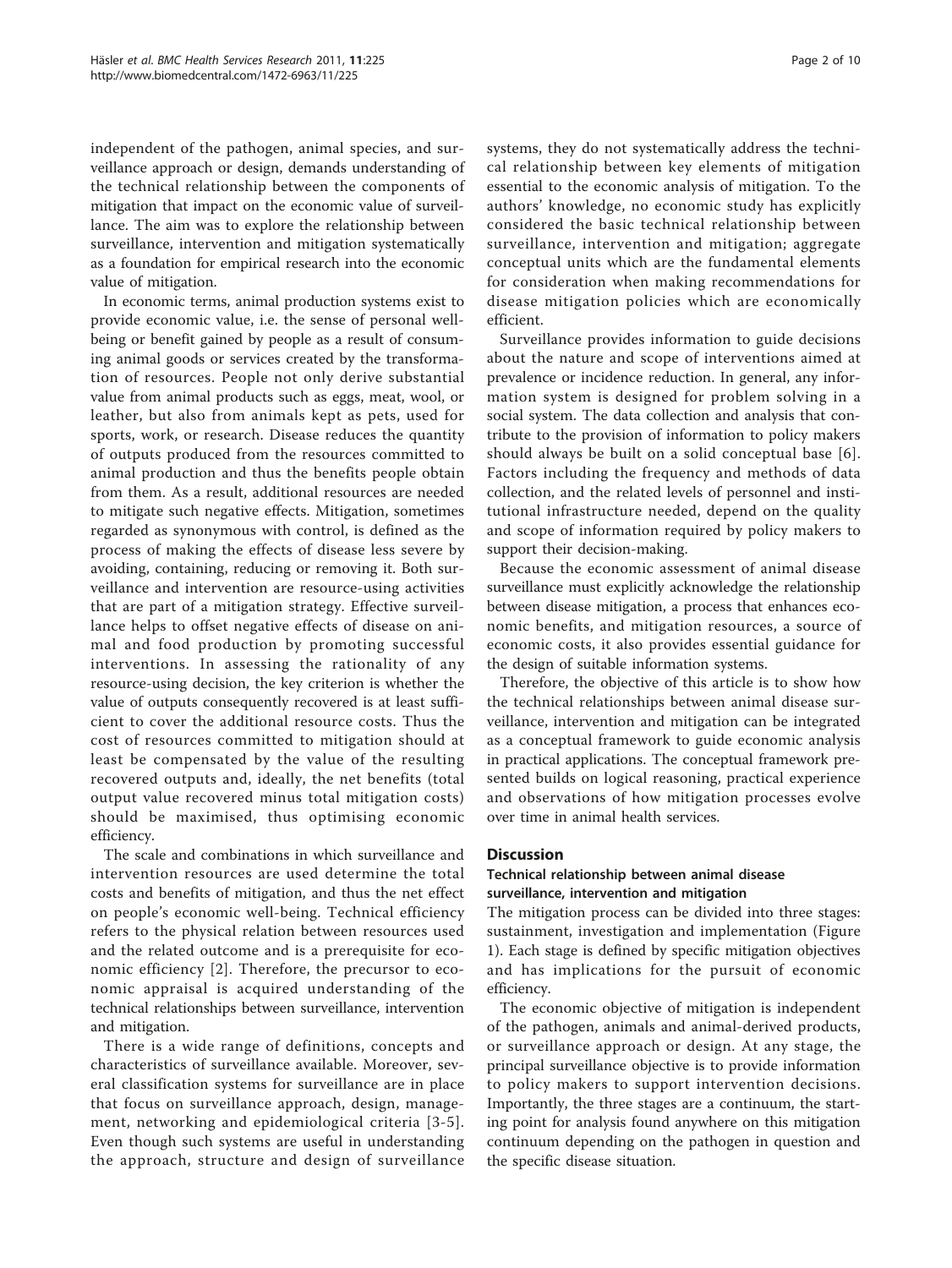<span id="page-2-0"></span>

Targeted pathogens include infectious diseases in animals, zoonotic diseases, food-borne hazards, vectorborne infections, and resistant pathogens and resistance genes. Their categorisation into endemic, (re-)emerging or exotic depends on the initial disease status of a country. Certain endemic diseases may have been present for a long time, while others may have emerged and become endemic, because there were no or insufficient mitigation measures in place. For the purposes of this paper, the starting point is set in the sustainment stage, an actual situation for many diseases in developed countries.

At the start of the mitigation cycle, a pathogen is viewed either as not present in the unit of interest (e.g. farm, region, country) or present at an acceptable level. In the 'sustainment' stage, the mitigation objective is to keep the free or acceptable status either by preventing an increase in incidence of a pathogen or by eliminating a pathogen quickly when it occurs. The surveillance function is therefore to document that a pathogen remains below a defined threshold, and to provide early warning of an increase in incidence or other significant changes in risk (e.g. higher pathogenicity, new subtype). Early warning may trigger a rapid response to contain an increase in incidence of the pathogen (e.g. disease outbreak). If the response measures are insufficient to contain the pathogen, a change in strategy is needed. Mitigation activities switch to the 'investigation' stage.

The objective of this second stage is to assess the situation as a forerunner to providing guidance for intervention activities in the subsequent 'implementation' stage. 'Investigation' stage surveillance is therefore to obtain critical epidemiological information, for example about disease incidence or prevalence and the direction and rate of dispersion. Such information is to inform decisions about the intervention strategy appropriate to reduce or eradicate a pathogen. At the 'implementation' stage, the objective is to reduce the prevalence of a pathogen in relation to a defined target based on epidemiologic, economic or political criteria by implementing intervention measures. The corresponding surveillance is then to inform the choice, timing and scale of intervention measures and to document the progress in the light of interventions. Finally, after successful intervention the mitigation objective may again revert to the sustained absence of disease.

In the following sections, the three mitigation stages, related surveillance and intervention as well as the transitions between the stages are described in more detail. Surveillance in Stage I mitigation ('sustainment')

A. Mitigation objective In Stage I, the level of risk must be perceived to be acceptable by decision-makers. The ideal risk would be zero, but in its absence an acceptable level of risk is generally defined as a situation for which no special intervention activities need to be directed at the pathogen [\[7](#page-9-0)]. The acceptable status may be a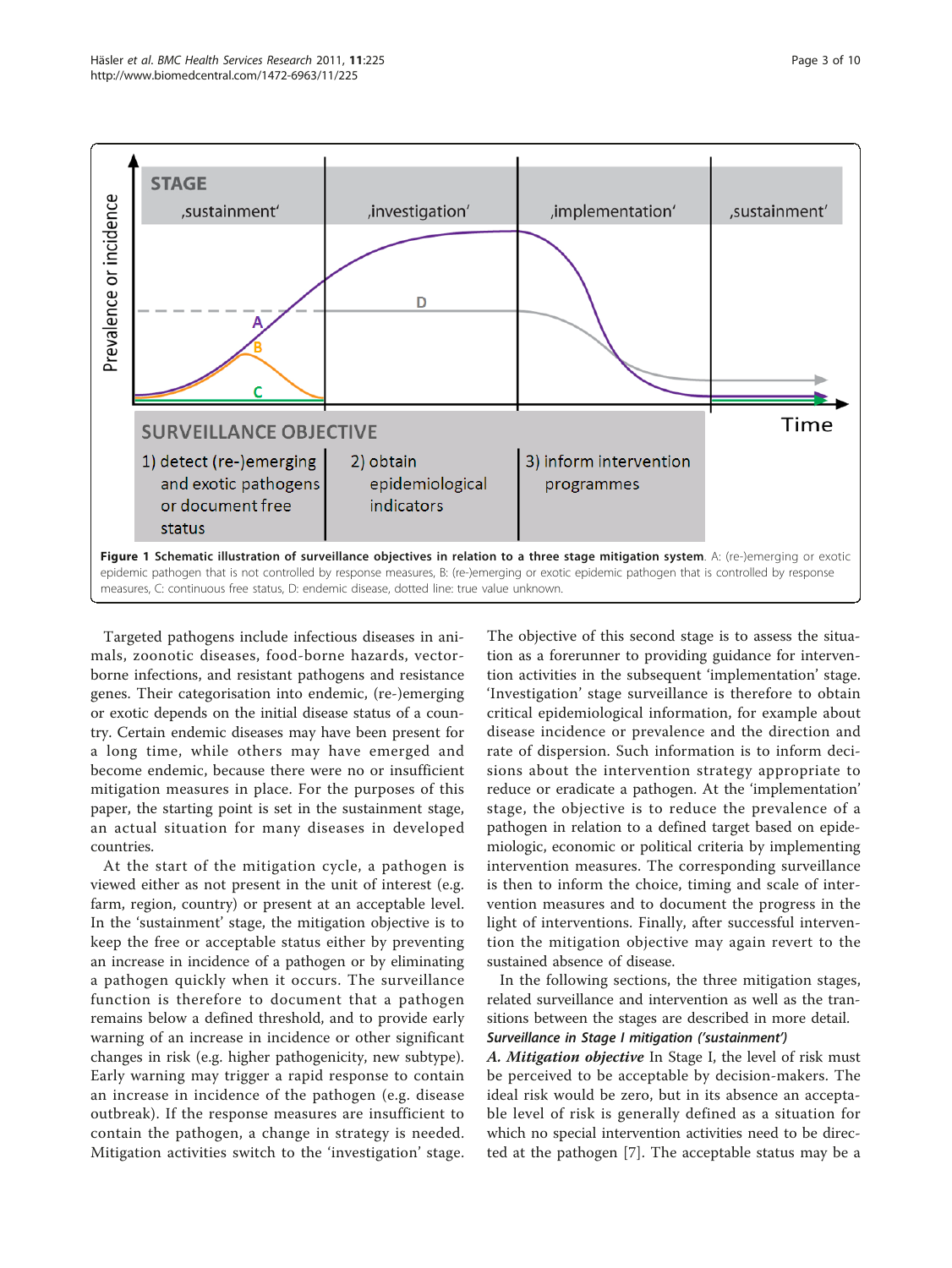historically free status, freedom from disease, freedom from infection, or contamination of food products maintained below a defined threshold. Policy makers also may be aware of certain endemic pathogens, but categorise them as low priority and therefore do not tackle them. In short, the Stage I mitigation objective is to sustain the acceptable status. Additionally, compliance with international regulations to document disease freedom may facilitate access to foreign markets.

B. Surveillance and intervention Surveillance information is used to document that a pathogen is not present or only in less than a specified proportion of the population, that an endemic status remains stable and to give an early warning signal if the situation is altered. Even though intervention measures are generally not needed in this stage, they are anticipated to combat a pathogen quickly when it occurs and are usually laid down in national contingency plans or equivalent regulations. If surveillance gives an alarm, response interventions will be implemented to contain the disease and prevent further spread (e.g. outbreak control). In such cases, the free status may be (temporarily) suspended until response activities effectively contain the disease. Classical intervention measures for infectious diseases include testing-and-culling, movement bans, quarantine, and emergency vaccination.

According to the World Organisation for Animal Health (OIE), a country, region or zone can declare itself historically or officially free from disease or infection provided it presents evidence based on surveillance information [[8](#page-9-0)]. European Union (EU) regulations stipulate specific requirements for their member countries to document disease freedom using surveillance. Owing to the continuing costs of such surveys, these requirements have triggered efforts to demonstrate disease freedom using novel, more efficient designs such as risk-based sample size calculation of consecutive national surveys [[9\]](#page-9-0) or the integration of multiple sources of random and non-random surveillance data in stochastic scenario tree models [\[10\]](#page-9-0). In food safety, surveillance is an established tool to demonstrate that chemical contaminants (e.g. pesticides, veterinary drugs, food additives) do not exceed critical values in food products [[11\]](#page-9-0).

The surveillance approach and design chosen may vary over time. Changes in external factors such as the international disease situation (e.g. increase in geographical distribution and worldwide incidence of a specific disease) or environmental or behavioural patterns that facilitate the introduction and spread of a pathogen (e.g. establishment of new insect vectors due to climate change, conversion of rain forests into farmland) as well as political priorities and trends may impact on real and perceived risks. Hence there may be a shift from a situation with minimal risk of pathogen incursion or augmentation, and consequently a low level of alert to one where higher vigilance is required. Many surveillance designs, such as sentinel, risk-based or syndromic surveillance have the ability to detect rare cases and can be highly sensitive.

Some endemic diseases relevant to public health are notifiable but not subject to systematic surveillance. In such cases there are sporadic surveillance data about cases occurring in the population, but the true prevalence is generally not known. For example, toxoplasmosis in animals is notifiable in Switzerland, but not subject to systematic surveillance.

C. Transition Should Stage I surveillance and response measures fail, adaptation of mitigation to contain an epidemic will be required and the next two stages may have to be considered. The transition in that case is not clear-cut and depends on various factors, the most important one likely being the ability of decision-makers to assess the situation and promote a change in strategy. No specific surveillance information will be available for endemic pathogens not of high priority in stage I. However, endemic pathogens may move up the priority list due to changes in the international disease situation (e. g. neighbouring countries successfully implementing intervention programmes), an increase in knowledge about the pathogens, the eradication of other public health pathogens and/or the availability of new technologies. Another reason for a shift in priorities may be political preferences and the availability of resources. Any change in priority will cause a transition to Stage II. Surveillance in Stage II mitigation ('investigation')

A. Mitigation objective In Stage II, problem analysis is needed to understand the problem and guide decisionmaking as a precursor to Stage III mitigation for both endemic and epidemic pathogens. In the process, alternative strategies are assessed taking into account technical, social, economic, institutional and/or management considerations. Finally, a decision is made about whether to implement Stage III mitigation or not.

**B. Surveillance and intervention** Stage II surveillance is used to obtain epidemiological indicators such as prevalence, incidence, morbidity, mortality, geographical distribution, and frequency of risk or preventive factors. The data provided are a quantitative basis to help policy makers decide if intervention measures are needed and to inform the selection of the appropriate intervention strategy to reduce prevalence of disease. It describes the initial conditions and serves as the foundation for future intervention. Response measures from Stage I may be continued, while further surveillance data are collected to inform alternative or complementary strategies. Sometimes, intervention measures may be pilot-tested to assess the effectiveness of putative interventions.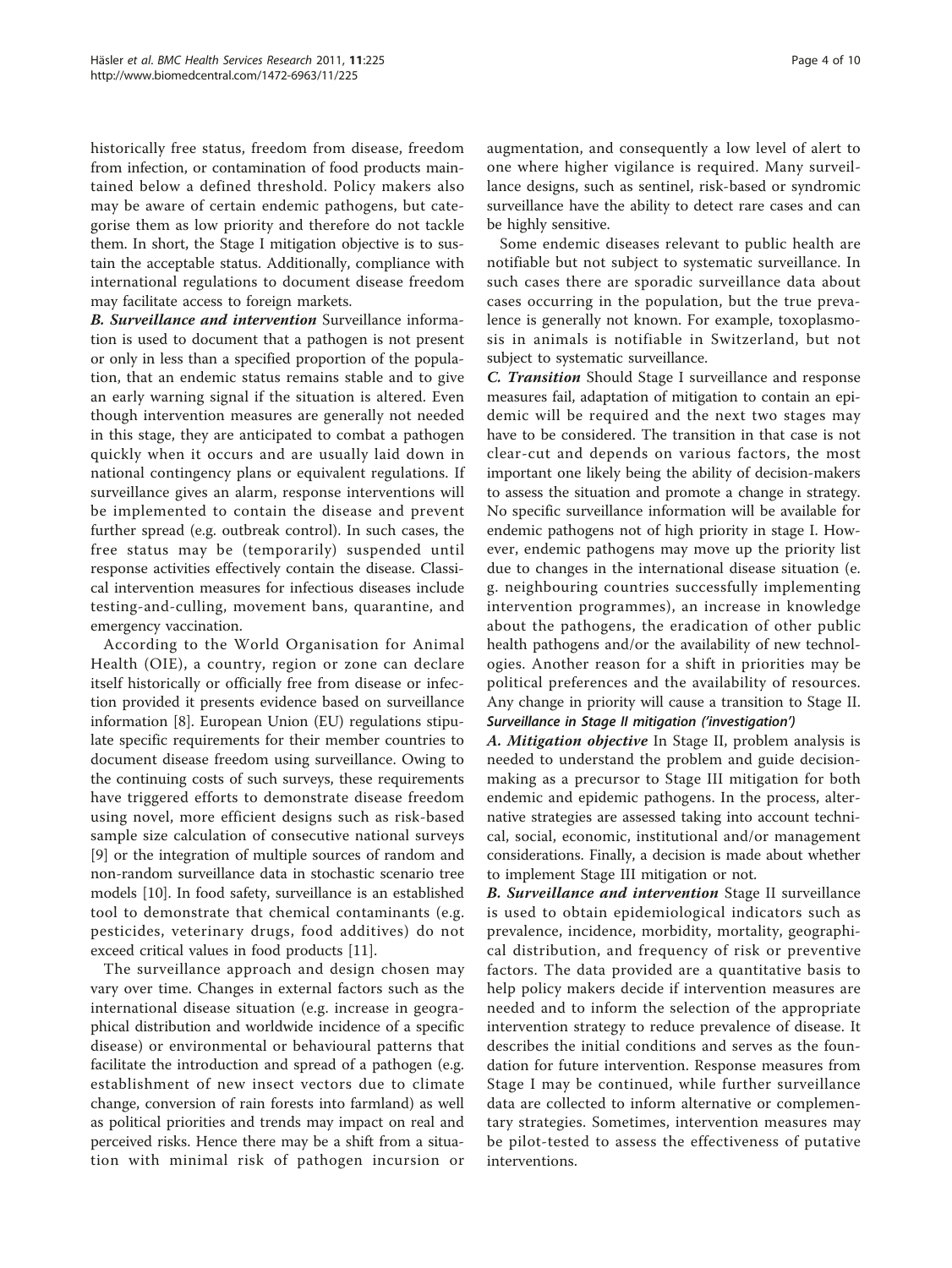National or international surveys are sources for baseline and comparable values for prevalence or incidence of pathogens found in animal populations or along the food chain. Moreover, they are used to assess the geographical distribution and to quantify risk or preventive factors or other epidemiological indicators. Depending on both the pathogen and national characteristics, such as the professional standard of the animal health service and availability of animal databases and resources, the sampling design may be probabilistic or non-probabilistic. Random or probability sampling implies choosing the sampling unit (e.g. individuals, herds, farms, slaughterhouses, administrative areas) such that each has the same chance of selection [[12](#page-9-0)]. A range of sampling methods is available, such as simple random, systematic, stratified, cluster or multi-stage sampling. In the nonprobability design, the sample is usually selected on the basis of the accessibility or the purposive judgment of the researcher.

In laboratory-based surveillance, collaboration among national and international laboratories enables sharing of various types of epidemiological and pathogen-specific information to produce high quality data. Serotyping or molecular subtyping of pathogens provides important epidemiological data about the infectious agent [\[13\]](#page-9-0). This is valuable information contributing to the investigation of the source and risk of infection and the design of effective intervention strategies.

C. Transition The surveillance information feeds into technical, social, economic, institutional and/or management considerations that impact on the decision to implement an intervention programme and thus the transition to Stage III. If Stage II surveillance demonstrates no immediate need to act, decision makers may decide to wait and gather further data to inform decisions about the specific nature of future intervention programmes. If there is insufficient knowledge about a pathogen and/or the technical or financial resources necessary to acquire it are unavailable, surveillance information will contribute to the general body of knowledge, increasing disease awareness and laboratory expertise, but there will not yet be a transition to Stage III. Otherwise, if Stage III mitigation is shown to be feasible and beneficial, the decision is made to move on to that next stage.

### Surveillance in Stage III mitigation ('implementation')

A. Mitigation objective In Stage III mitigation, the focus is on problem resolution, where the planned intervention strategies are implemented to reduce or eradicate a pathogen. The strategy and targets are welldefined, and the elements necessary to support the mitigation process such as finances, infrastructure, expertise, information networks, and data flow have been taken into account. Further, surveillance and intervention activities have been clearly defined.

B. Surveillance and intervention Stage III surveillance provides essential input for programmes established to reduce or eradicate diseases and to enhance food safety. It is an essential tool throughout the whole stage and its objective changes over time. First, it is used to identify animals or herds eligible for intervention. Surveillance data can classify animals or holdings as infected or noninfected and thus mark them as intervention subjects. Second, surveillance is also used to monitor the progress and effectiveness of intervention measures (mid-term evaluation) and, ultimately, to verify their success (final evaluation). For example, it can be used to check the proportion of immunised animals after a vaccination campaign, or to antigen test newborn animals expected to be free from infection. There is a wide range of intervention measures available to reduce or eradicate a pathogen. These include culling or medical treatment of diseased animals, vaccination, vector control, promotion of resistant breeds, and deliberate exposure to infected animals to promote natural immunisation. They are often flanked by information and awareness-raising campaigns, on-farm bio-security and reorganisation of structures that impact on disease spread, such as live animal markets or transportation systems. If surveillance data suggest that the change in prevalence is not as large as expected, the necessary steps can be taken to implement corrective measures.

The surveillance design needs to be flexible over time depending on the pathogen, mitigation target, and progress of the intervention programme. Thus, the sampling scheme, sample size, and selection of diagnostic tests may change with decreasing prevalence. The OIE grants official recognition of freedom from bovine spongiform encephalopathy, foot and mouth disease (FMD), rinderpest and contagious bovine pleuropneumonia [\[8](#page-9-0)] and stipulates detailed surveillance requirements to provide evidence for disease freedom. For all other diseases, it is the responsibility of individual countries to select appropriate surveillance strategies to demonstrate that an intervention has been successful.

C. Transition The attainment of the mitigation target defines the endpoint of Stage III. However, after many years of Stage III mitigation activities the programme may become institutionalised and stagnate in Stage III instead of moving to Stage I. Surveillance that keeps the effects of intervention under review will provide information to policy makers to support the decision about the right time to cease the programme. If decisionmakers opt for the transition to Stage I, mitigation activities will focus once again on sustaining an acceptable level of a pathogen.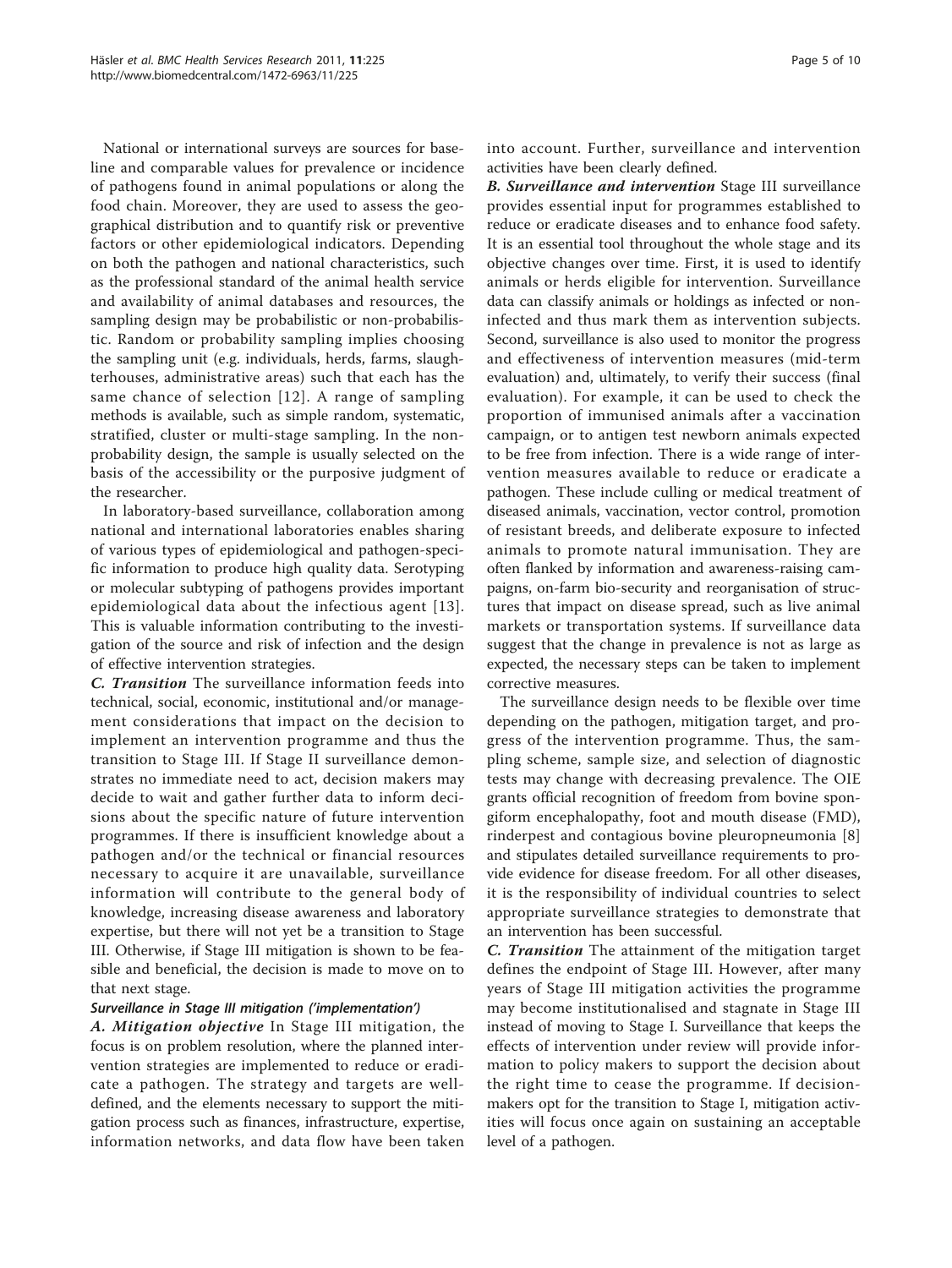# The cycle is complete

The favourable free status may be kept for a prolonged time period and possibly indefinitely. However, all pathogens that are not present or exist at a very low level because of historical freedom or successful mitigation have the potential to (re-)occur, spread and become endemic if mitigation measures are not adequate or sufficient. Thus it is essential to keep mitigation and its related surveillance activities flexible, up-to-date, and equipped to respond adequately to dynamic challenges.

# Three examples to illustrate the conceptual framework 1. Avian influenza

With the emergence of highly pathogenic avian influenza (HPAI) H5N1 in South-East Asia in the past decade and its spread to Europe, policy makers recognised the need for multidisciplinary surveillance teams that detect the virus early to limit its spread, clinical effects, and economic costs. The Food and Agricultural Organisation of the United Nations implemented an early warning surveillance system for the worldwide integration and exchange of avian influenza information [[14](#page-9-0)]. The EU quickly introduced new legislation to accommodate the altered risk. Many countries that have never had a case of HPAI implemented extensive surveillance system in wild birds and poultry to detect an incursion of HPAI quickly and to be able to contain an outbreak without delay. The strategy proved to be successful, as all sporadic HPAI outbreaks in EU member states could be contained within a few months using classical response measures, i.e. all countries stayed at Stage I. However, in other regions of the world, similar measures were unsuccessful. For example in China, Vietnam, Egypt and Indonesia, the disease spread widely despite the implementation of response measures [[15](#page-9-0)]. The situation in Vietnam where HPAI was reported for the first time in 2003 illustrates the consequences of Stage I failure.

A. Mitigation objective The current objective of the Vietnamese programme against HPAI H5N1 is the 'sustained country-wide elimination of the virus' [[16](#page-9-0)].

B. Surveillance and intervention After detecting the disease for the first time in 2003, Vietnam implemented a stamping out programme for infected and at-risk flocks to control the disease [[15](#page-9-0)]. However, culling 45 million poultry failed to eliminate infection and prevent human cases, so it was necessary to adapt the strategy. Surveillance information was gathered to inform the development of a vaccination campaign that aimed at complementing existing measures [[16\]](#page-9-0). Vietnam's integrated national operational programme for avian influenza from 2006 to 2010 outlined an intervention programme with four pillars: 1) rapid identification and response to disease outbreaks, 2) risk-based vaccination, 3) enhanced management, and 4) control of poultry movements and development of disease-free compartments [[17\]](#page-9-0). Surveillance activities for HPAI in Vietnam foresaw clinical case reporting, surveys on markets and slaughterhouses to improve knowledge of virus circulation, and mapping of temporal and spatial distributions of wild birds [[17\]](#page-9-0). Further, surveillance was conducted to assess vaccination protection and to investigate the cause and implement corrective measures if the results were not satisfactory [[16](#page-9-0)]. It was also used to demonstrate whether viruses were still circulating and to assess their antigenic makeup and their distribution. Based on new information that is continuously becoming available, Vietnamese animal health authorities have been modifying the intervention programme to increase its effectiveness.

C. Transition Vietnam may cease vaccination once the risk of infection has significantly decreased, if surveillance and disease reporting systems manage to detect and investigate all cases of suspected HPAI, and if production and marketing methods that are risk factors for virus transmission have been changed [[16\]](#page-9-0).

**Summary** Vietnam is currently in Stage III mitigation aiming at eradicating HPAI. After successful eradication, it is expected to move from Stage III to Stage I mitigation and related surveillance.

### 2. Salmonella in the European Union

EU regulation 2160/2003 laid the foundation for enhanced food safety by obliging member states to run national control programmes to reduce salmonella in poultry and pigs. Its purpose was to 'ensure that proper and effective measures are taken to detect and control salmonella'. It provided a framework for the definition of targets, the approval of mitigation programmes, and the adoption of rules regarding intervention methods and trade. For each target group (breeding flocks, laying hens, broilers, turkeys, breeding and fattening pigs) it was envisaged to conduct a baseline survey, define reduction targets for all member states and to implement national mitigation programmes to reduce prevalence in the EU. The mitigation programme in laying hens illustrates Stage II and III activities.

A. Mitigation objective The two main objectives of the programme were to set EU targets for the reduction of salmonella and to achieve the defined targets by implementing national mitigation programmes.

**B.** Surveillance and intervention The primary objective of the baseline survey in laying hens was to estimate the prevalence of Salmonella spp. in commercial large-scale holdings to inform setting EU targets. Other objectives were to investigate the relative sensitivity of faecal and environmental samples, the role of vaccination and to collect additional epidemiological information such as serotypes and flock sizes [[18](#page-9-0)]. The EU decision 2004/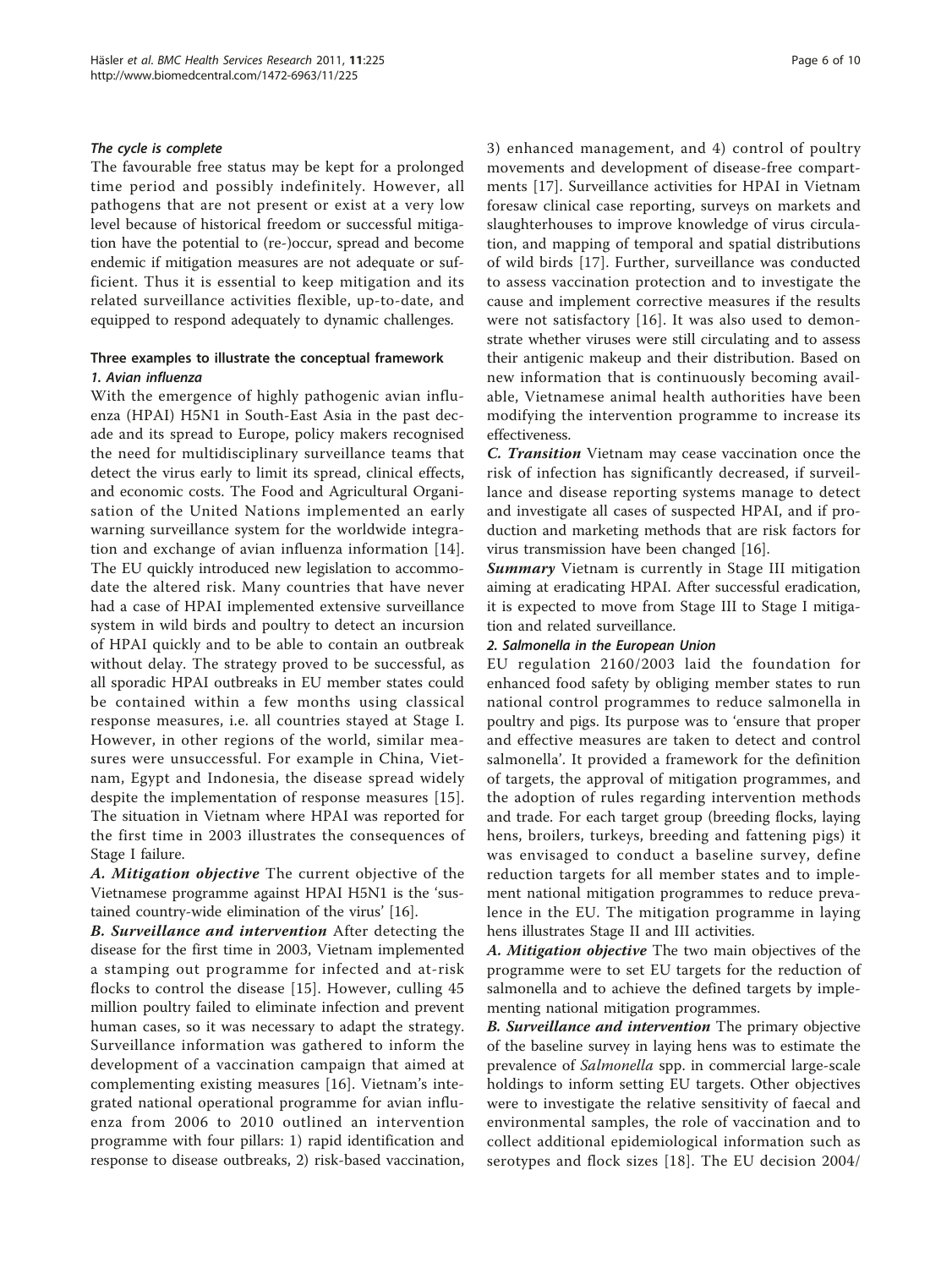665 laid down requirements regarding the sampling frame, laboratory analysis, data collection, analysis and communication. Results from the baseline survey were used to stipulate mitigation targets (Regulation 1168/ 2006) and all EU member states were obliged to submit plans for their national programmes setting out the intervention measures envisaged. After getting the approval from the European Commission, member states implemented surveillance to detect Salmonella spp. and the related interventions following case detection. The EU regulation 1168/2006 outlines the surveillance scheme necessary to 'verify the achievement of the Community target for the reduction of salmonella'. Thus, surveillance data provided during this phase are not only an important element for effective and successful intervention, but are also used to check the progress of the intervention programmes.

C. Transition Results from the baseline survey were used to define EU targets and to design national mitigation plans for the reduction of salmonella. Member states implemented these plans and consequently have moved on to Stage III. Once the targets for Salmonella spp. in laying hens are achieved, transition to Stage I may be considered and the sampling protocols adapted accordingly.

Summary While the EU mitigation programme for salmonella in laying hens and related surveillance and intervention measures have passed from Stage II to Stage III, the situation is different for pigs where decisions regarding the setting of control targets and the implementation of intervention strategies are under discussion.

# 3. Foot and mouth disease in Europe

Foot and mouth disease was endemic in Europe from the 17<sup>th</sup> until the mid 20<sup>th</sup> century. The development of effective vaccines allowed implementation of vaccination campaigns that reduced the number of FMD outbreaks from almost 900,000 in 1951/52 to 34 between 1977 and 1987 [[19\]](#page-9-0). These campaigns were accompanied by on-farm surveillance, import restrictions and outbreak response measures. In the late 1980s, vaccination was forbidden in Denmark, the UK and Ireland, while the other nine EU member states were still using vaccination. At the same time, evidence accumulated that there were no endemic foci in the EU member states anymore [[20\]](#page-9-0). Because the EU aimed for an intra-Community market with the free movement of animals and their products, political pressure for a unified strategy at EU level increased. Despite reluctance among veterinarians and farmers to abandon the vaccination strategy, the EU decided to implement a FMD vaccination ban in 1992, which ended several decades of vaccination [[20\]](#page-9-0). Cessation of the vaccination programme was only possible because internal (e.g. vaccine producing laboratories)

and external (e.g. illegal trade of animals and animal products) sources of infection were considered to be of negligible risk. Also, high quality veterinary services were in place that enabled the transition to Stage I mitigation (pers. communication U. Kihm). A recurrence of FMD would trigger outbreak control measures as laid down in national contingency plans until the re-declaration of freedom from FMD.

In short, in the years preceding the start of the mitigation programmes by vaccination (1953), the feasibility of an intervention campaign was assessed and effective vaccines were developed (Stage II). After nearly 40 years of vaccination to reduce and ultimately eradicate disease (Stage III), a vaccination ban stipulated in 1992 enabled the transition to the sustainment stage. The mitigation programme for FMD in Switzerland that suffered its last FMD outbreak in 1980 illustrates prolonged Stage I sustainment after successful eradication.

A. Mitigation objective Switzerland aims to sustain its FMD-free status as stipulated in the Swiss Animal Health Ordinance (SR 916.401).

B. Surveillance and intervention Foot and mouth disease is notifiable, but there is no active surveillance programme in place. A national contingency plan is available that stipulates the response measures to be applied in the event of an outbreak. It lays down specific requirements regarding stamping out activities, hygiene, bio-security, cleaning and disinfection, and quarantine for the collection of milk and slaughtering in protection and surveillance zones. Furthermore, there are several mobile contingency teams available to cull and dispose of affected animals and clean and disinfect holdings. There are clear emergency disease reporting mechanisms in place, a transparent organisation and communication network, as well as an animal movement database. Responsibilities and collaboration on regional, national and international level are guaranteed.

C. Transition In a first phase of a potential outbreak, Switzerland would strictly follow a stamping out policy supported by epidemiological simulation models. If the outbreak response measures failed and the disease spread widely, the situation would be re-assessed and a change in strategy towards a vaccination policy considered [\[21\]](#page-9-0).

**Summary** Switzerland is an example of a country that has been FMD free since successful eradication of the disease and aims at sustaining the free status (Stage I). This includes surveillance activities to ensure that an incursion can be recognised and outbreak response measure to avoid spread of the disease within the country in case it occurs.

### **Conclusions**

The proposed conceptual framework clarifies understanding of the key relationships between elements of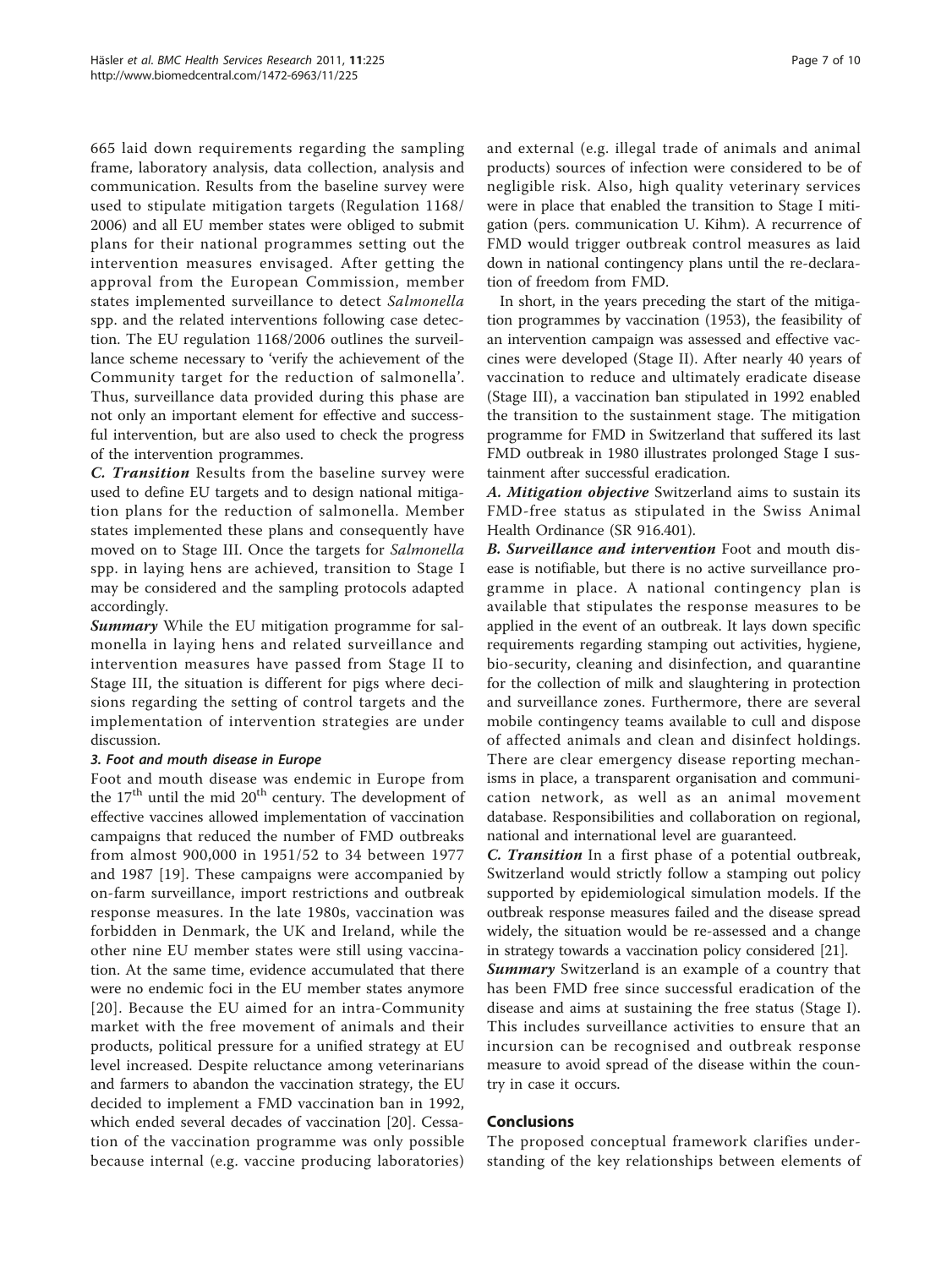mitigation and their technical characteristics, an essential precursor to economic analysis. The effectiveness of mitigation is usually measured in terms of prevalence or incidence reduction. But prevalence and incidence are not in themselves of economic interest. They matter because the lower are prevalence or incidence rates the greater the value, or benefits, obtained as outputs from resources committed to production.

Each of the three stages identified has been presented as a distinct phase in the sequential progression of a given pathogen from its first appearance through to its eventual control. In practice, mitigation for a defined pathogen in a target population (e.g. the poultry population of a country or region) can only be attributed to one stage at a time. However, a national or regional strategy for animal health, such as the EU's, will contain a mix of stages according to the status of the particular pathogens which are the foci of concern. Importantly, mitigation and its surveillance and intervention activities defined by technical considerations inevitably have implications for the data requirements of economic analysis.

Economic analysis of a national mitigation programme will need to take into account the costs and benefits of all essential components of the system. For example, an economic assessment of HPAI H5N1 mitigation in Vietnam would need to incorporate valuation of all economic consequences at national level due to the benefit losses from disease and the costs of its mitigation. These include the effects of morbidity and mortality in the human population, on-farm production losses due to mortality or culling of poultry, implications of movement restrictions for trade, consumption and resource use, and the financial costs of all surveillance and intervention activities (e.g. wage and salary payments, costs of test kits, sanitary measures, protective clothing, and vaccines). Upstream and downstream effects on businesses, for example breeders and slaughterhouses, as well as spill-over impacts on other sectors such as tourism also should be evaluated. Problems of food security in the short term would also have to be considered in a resource-poor economy with a large agricultural sector. The benefits would accrue from the avoidance of the negative economic consequences of loss of output and capacity to produce, the personal and wider social and economic implications of human illness or premature death, the risk from replication of such effects by the spread of infection to other countries, and the attendant resource expenditures made in the attempt to constrain these sources of lost well-being. For a national or international programme aimed at mitigating several different pathogens at once, identical principles apply.

For the initial sustainment stage to be a rational policy in economic terms, it must be based on an expectation

that the future costs of failing to exclude a pathogen, or to maintain it at an acceptable level, will exceed recurrent sustainment costs. Such future costs are the present value of the sum of all future lost output value and all mitigation expenditure potentially incurred in Stages II and III as a result of failed sustainment now. Surveillance expenditures made now are to limit the need for future resource expenditures on intervention and surveillance by containing a pathogen's potential to cause future adverse output effects. In Stage I it is thus expected that surveillance is by far the dominant activity, and the main source of costs. Intuitively, recurrent surveillance expenditures of this kind are expected to be lower than the accumulated costs of failing to maintain a situation of exclusion or acceptability with respect to a given pathogen. However, the feasibility of implementing Stage I surveillance may differ considerably between developed and developing countries. For example, although wage rates for surveillance workers in labourabundant developing countries are relatively low, skills may be lacking, increasing the risk of adverse consequences from Stage I failure. By contrast, the financial costs of Stage I surveillance may be high in developed economies, but their surveillance systems both technically and economically efficient.

But if Stage I fails, the inevitable result is a switch to a different approach to mitigation. Surveillance changes to focus on investigation, the better to inform resource expenditures when implementing intervention. In that sense, those additional resources committed to surveillance represent a cost of failed sustainment. If the purpose of the investigation stage is solely to inform Stage III implementation, potentially it can be attributed to implementation as a fixed cost necessarily incurred. From another perspective, if investigation adds to knowledge about the pathogen in such a way that the efficiency of mitigation is enhanced into the future, it becomes a long-term investment activity. Then, for given current investigation expenditures, lower current non-monetary benefits can be accepted because the total benefits that accrue to it do so not just now, but spread over an extended period of time into the more distant future.

In Stage III, the quantity of resources allocated to surveillance, and their specific technical characteristics, are primarily designed to inform the choice, timing, and scale of related interventions. They also document the progress of interventions in terms of their impact on prevalence or incidence reduction and, by implication, reduction in the economic value of output loss. Thus in contrast to Stage I sustainment where surveillance expenditures predominate, in Stage III intervention is expected to account for the greater proportion. Whether it does in fact is an empirical question.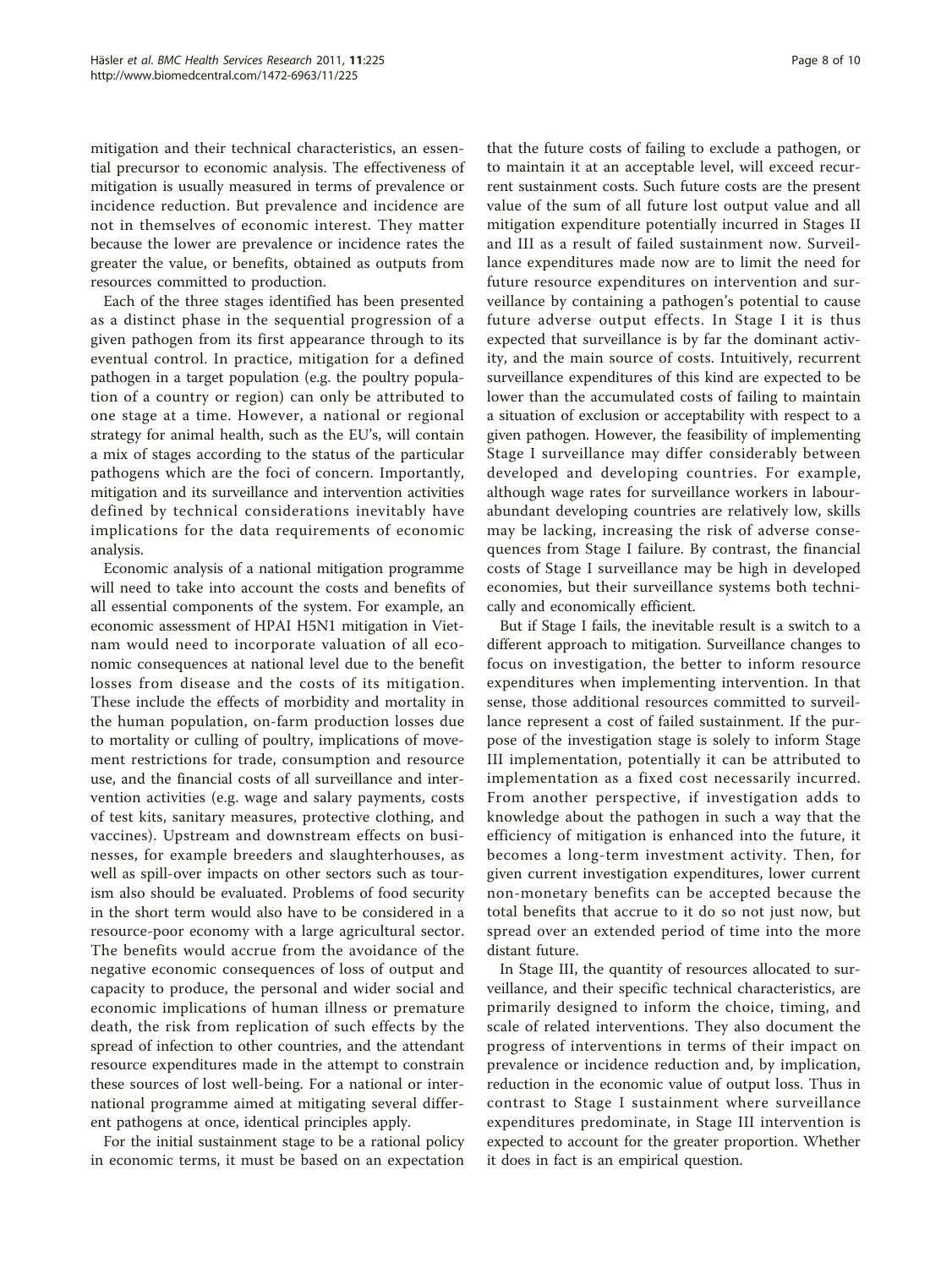A key economic consideration for all stages is to ascertain the least-cost combinations for surveillance and intervention, and the associated values of output losses thereby potentially avoided. By quantifying the relationship between surveillance, intervention, and corresponding prevalence or incidence rates, in principle it becomes possible to estimate prevalence or incidence rates that coincide with the economic optima for net benefits under different prices for outputs and resources expended. This is important, because however wellintentioned are target rates based exclusively on technical veterinary criteria, only by chance will they approximate to the best use of scarce resources or, in other words, the allocation that maximises people's economic well-being.

Finally, after successful intervention the mitigation objective may again be the sustained absence of disease. However, this is unlikely to be identical to the original Stage I mitigation. The difference is that now more information is available about pathogen effects, more having been learned as a result of investigation and implementation, and indeed perhaps why earlier sustainment failed in the first place. In that sense, the productivity of mitigation resources is enhanced by better knowledge, an unequivocal gain in economic efficiency.

### Practical applications

Conceptualising the technical relationship between elements of mitigation is the foundation on which to build the evaluation of mitigation as an economic process. It forms a basis for the development, testing and implementation of economic frameworks to assess the value of the three mitigation stages and is the precursor to economic analysis to identify strategies that maximise social net benefit.

Because diseases are part of biological systems, and therefore highly variable and complex, mitigation and thus surveillance activities need to be dynamic, adaptive and flexible over time, which is reflected in the approach presented. All surveillance programmes at one particular stage are likely to show similar characteristics, and so are expected to facilitate research and development of generic designs. For example, early warning systems in Stage I must be able to detect the incursion of a (re-)emerging or exotic pathogen quickly and must therefore be highly sensitive, which is likely to result in high costs. On the other hand, generally there is no need to act immediately on endemic diseases and more time can be spent to design surveillance programmes that provide fit-for-purpose data to prioritise and plan intervention activities. The situation is similar for documentation of disease freedom, where surveillance needs to detect the incidence or prevalence of disease for a defined level of confidence often stipulated in national

or international legislation. In such situations of legislative constraint, the economic criterion would be to design and implement the most cost-effective programme consistent with achieving it.

The conceptual framework does not of itself provide any information about the most appropriate method of data collection, surveillance design, target pathogens or species. However, it supports decision-makers in identifying the stage of a mitigation process, and forms a sound conceptual basis to guide the collection of surveillance data. Based on the objective and stages of mitigation it reflects the real world setting within which decision makers need to operate, develop policy, and allocate their resources. The underlying assumption is that surveillance always informs mitigation. This helps to describe the goal of existing and putative mitigation targets clearly and outlines the need for surveillance to support that target. Hence, the understanding of the technical processes of mitigation may also be useful for algorithms for decision-making processes or comprehensive evaluation tools for government surveillance. Moreover, logical and sustained attention to such processes may facilitate the understanding of mitigation activities in other countries and the coordination of surveillance and intervention efforts at international level. This is of particular importance when dealing with the emergence and spread of highly infectious diseases, such as the recent outbreaks of influenza A virus subtype H1N1 and severe acute respiratory syndrome.

### Summary

The proposed conceptual framework set out above allows integration of the relationship between disease mitigation, a source of economic value, and mitigation resources, a source of economic cost, and thereby lays the foundation for applied economic analysis. Because the focus lies on the purpose of surveillance in relation to mitigation it is also expected to facilitate prioritisation and selection of the most appropriate surveillance and intervention activities. The formation of groups with similar characteristics may inform other research projects that aim at creating conceptual frameworks relating to surveillance, such as decision-making algorithms. Crucially, disease mitigation is both a technical problem and an economic problem, consideration of the latter dimension being relatively neglected. In a world of rapid population growth and increasing demand on scarce resources, allocating resources to surveillance and intervention in disease mitigation must aim for economic efficiency as well as technical efficiency.

### Appendix 1: Glossary

- Surveillance : The systematic ongoing collection, collation, and analysis of data related to animal health,